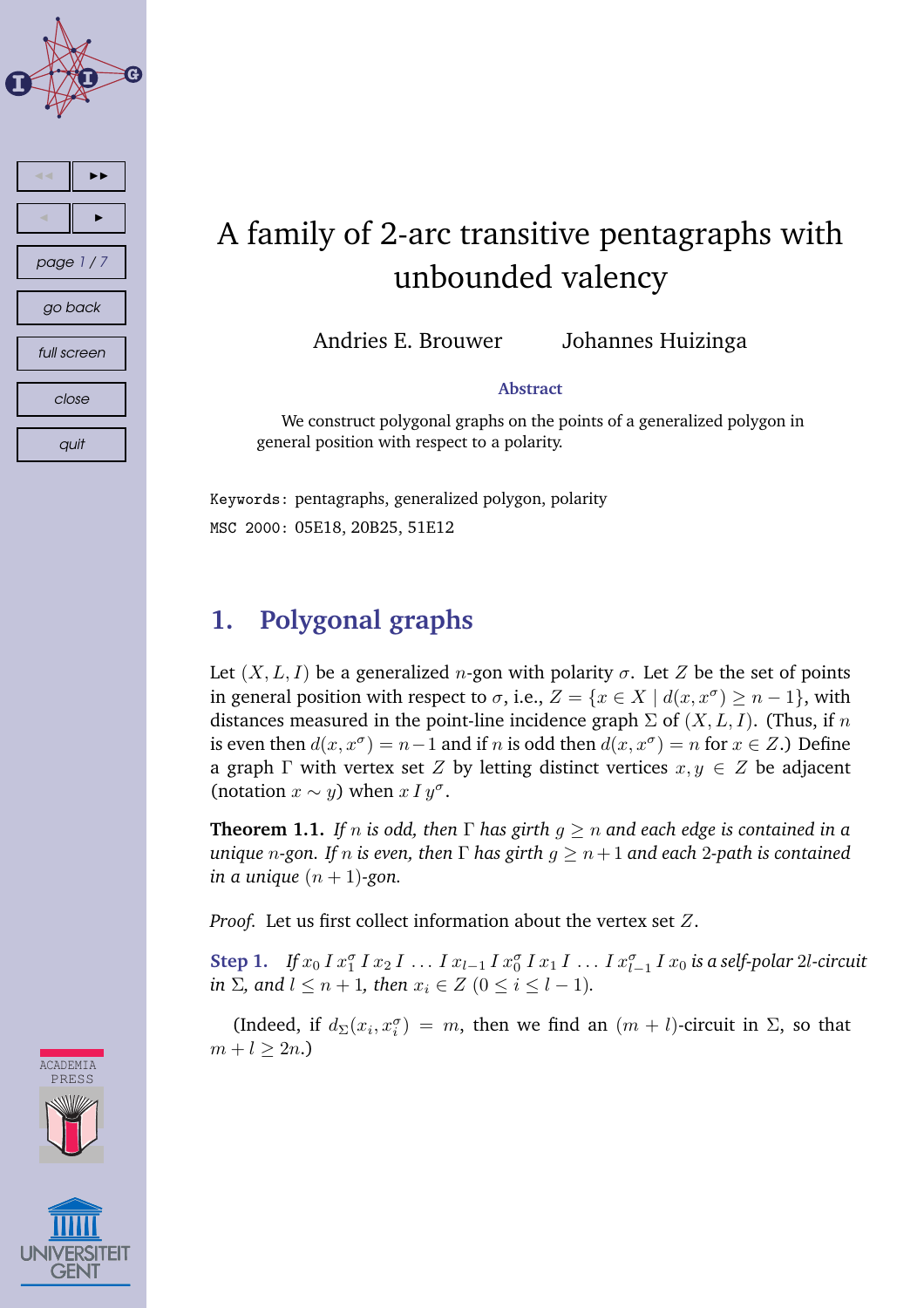



**Step 2.** If *n* is even, and  $x \in Z$ , and  $x \, I \, x_1^{\sigma} \, I \, \ldots \, I \, x_{n-2} \, I \, x^{\sigma}$  is the unique path *of length*  $n-1$  *joining*  $x$  *to*  $x^{\sigma}$  *in*  $\Sigma$ *, then*  $x_i \notin Z$  ( $1 \leq i \leq n-2$ )*.* 

(Indeed, applying  $\sigma$  to this path, we find another path that must coincide with this path, so that  $x_i^{\sigma} = x_{n-1-i}$   $(1 \le i \le n-2)$ .)

Now look at the graph  $\Gamma$ . Note that if  $x \sim y \sim z$  in  $\Gamma$ , then  $x \, I \, y^{\sigma} \, I \, z$  in  $\Sigma$ .

**Step 3.** Γ *does not have even circuits of length less than* 2n *and no odd circuits of length less than* n*. In particular, if two vertices have distance less than* n *in* Γ*, then there is a unique shortest path in* Γ *joining them.*

(Indeed, if  $x_0 \sim x_1 \sim \ldots \sim x_{l-1} \sim x_0$  is an *l*-circuit in Γ, and *l* is even, then  $x_0 I x_1^{\sigma} I x_2 I \dots I x_{l-1}^{\sigma} I x_0$  is an *l*-circuit in  $\Sigma$ , and it follows that  $l \geq 2n$ . If *l* is odd, then  $x_0 I x_1^{\sigma} I x_2 I \ldots I x_{l-1} I x_0^{\sigma}$  is an *l*-path in  $\Sigma$ , and by Step 2 we have  $l > n$ .

**Step 4.** *If* n *is odd, then each edge is contained in a unique* n*-gon.*

(Indeed, if *n* is odd, and xy is an edge in Γ, then  $d_{\Sigma}(x, y) = n - 1$  and in  $\Sigma$  there is a unique geodesic  $x = x_0 I x_1^{\sigma} I x_2 I \dots I x_{n-1} = y$  joining x and y. This geodesic is part of the self-polar  $2n$ -circuit

 $x_0 I x_1^{\sigma} I x_2 I \ldots I x_{n-1} I x_0^{\sigma} I x_1 I x_2^{\sigma} I \ldots I x_{n-1}^{\sigma} I x_0$ 

in Σ. Thus, by Step 1,  $x_0 \sim x_1 \sim \ldots \sim x_{n-1} \sim x_0$  is the unique *n*-gon on the edge  $xy$  in  $\Gamma$ .)

**Step 5.** *If n* is even, then each 2-path is contained in a unique  $(n + 1)$ -gon.

(Indeed, if  $x \sim y \sim z$  in Γ, then  $d_{\Sigma}(x, y) = d_{\Sigma}(y, z) = n$  (since by Step 2) the unique point on  $y^{\sigma}$  that has distance  $n-2$  to y is not in Z). Let  $x =$  $x_0 I x_1^{\sigma} I x_2 I \dots I x_{n-1}^{\sigma} = z^{\sigma}$  be the unique path of length  $n-1$  in  $\Sigma$  joining  $x$ to  $z^{\sigma}$ . Then

$$
x_0 \, I \, x_1^{\sigma} \, I \, x_2 \, I \, \dots \, I \, x_{n-1}^{\sigma} \, I \, y \, I \, x_0^{\sigma} \, I \, x_1 \, I \, \dots \, I \, x_{n-1} \, I \, y^{\sigma} \, I \, x_0
$$

is a self-polar  $(2n + 2)$ -circuit in  $\Sigma$ . Thus, by Step 1,  $x_0 \sim x_1 \sim \ldots \sim x_{n-1} =$  $z \sim y \sim x$  is the unique  $(n + 1)$ -gon on the path  $x \sim y \sim z$  in Γ.)

This completes the proof.

If  $(X, L, I)$  is a 2m-gon, then  $\Gamma$  is a single edge. If  $(X, L, I)$  is a  $(2m + 1)$ -gon, then there are two possible polarities  $\sigma$ ; for one choice of  $\sigma$  the graph  $\Gamma$  consists of a single vertex; for the other choice it is a  $(2m + 1)$ -gon itself.



**ACADEMIA** PRESS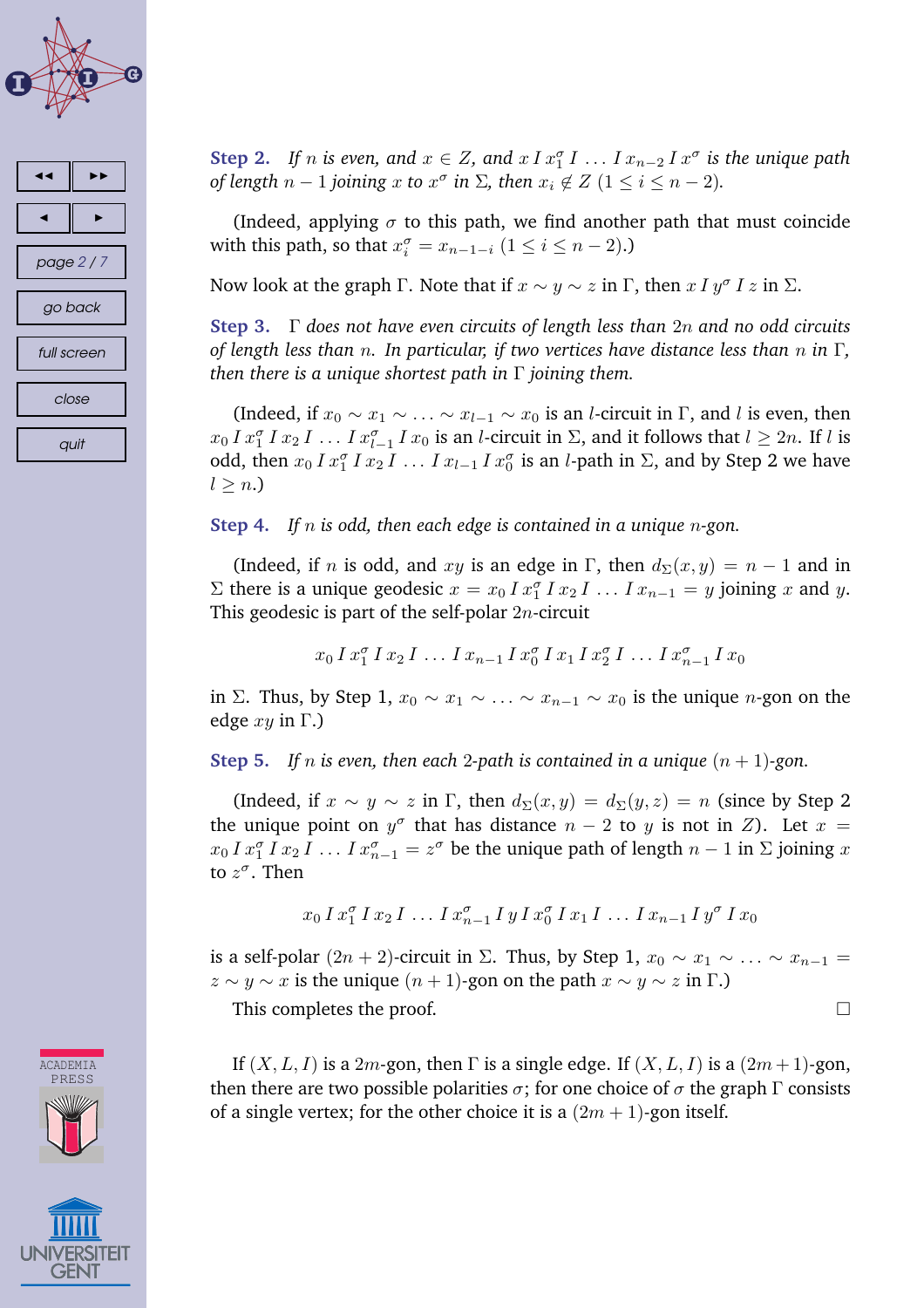

# ◭◭ ◮◮ ◭ ◮ page 3 / 7 go back full screen close quit

#### **2. Pentagraphs**

Now let us specialize to the finite case  $n = 4$ , i.e., let  $(X, L, I)$  be a generalized quadrangle of order q with a polarity  $\sigma$ . Then  $2q$  is a square, cf. Payne [\[4\]](#page-5-0). Examples exist when q is an odd power of 2, cf. Tits [\[9\]](#page-6-0). We define the graph  $\Gamma$ as before. As we shall see, Γ is a *pentagraph*, that is, any 2-path in Γ is contained in a unique pentagon. (For this concept, and other examples, and some theory, see Perkel [\[5,](#page-6-0) [6,](#page-6-0) [7,](#page-6-0) [8\]](#page-6-0) and Ivanov [\[3\]](#page-5-0).)

**Theorem 2.1.** Γ *is a pentagraph of valency* q *on* q <sup>3</sup> + q *vertices, and has distance distribution diagram*



*Proof.* Recall that a point or line is called *absolute* (for  $\sigma$ ) if it is incident with its image (under  $\sigma$ ). We shall use  $\sim$  for adjacency in Γ, and  $\perp$  for collinearity in  $(X, L)$ .

**Step 1.** *Each line contains a unique absolute point, and, dually, each point is on a unique absolute line.*

(Indeed, if x is absolute, then  $x^{\sigma}$  is the only absolute line on x, and if x is not absolute then the unique line on  $x$  meeting  $x^{\sigma}$  is the only absolute line on  $x$ .)

**Step 2.** *The set A of absolute points under*  $\sigma$  *is an ovoid in*  $(X, L)$ *. The graph*  $\Gamma$ *has*  $v = q(q^2 + 1)$  *vertices.* 

(Indeed, each  $l \in L$  meets A in a unique point. It follows that  $|A| = q^2 + 1$ . But  $|X| = (q+1)(q^2+1)$ .

**Step 3.** Γ *is regular of valency* q*, and does not contain triangles. Adjacent vertices are non-collinear.*

(Indeed, the neighbours of x are the q nonabsolute points of  $x^{\sigma}$ .)

**Step 4.** Γ *does not have quadrangles, and any two vertices at distance* 2 *determine a unique pentagon. Two vertices have distance* 2 *if and only if they are collinear and the line joining them is non-absolute.*



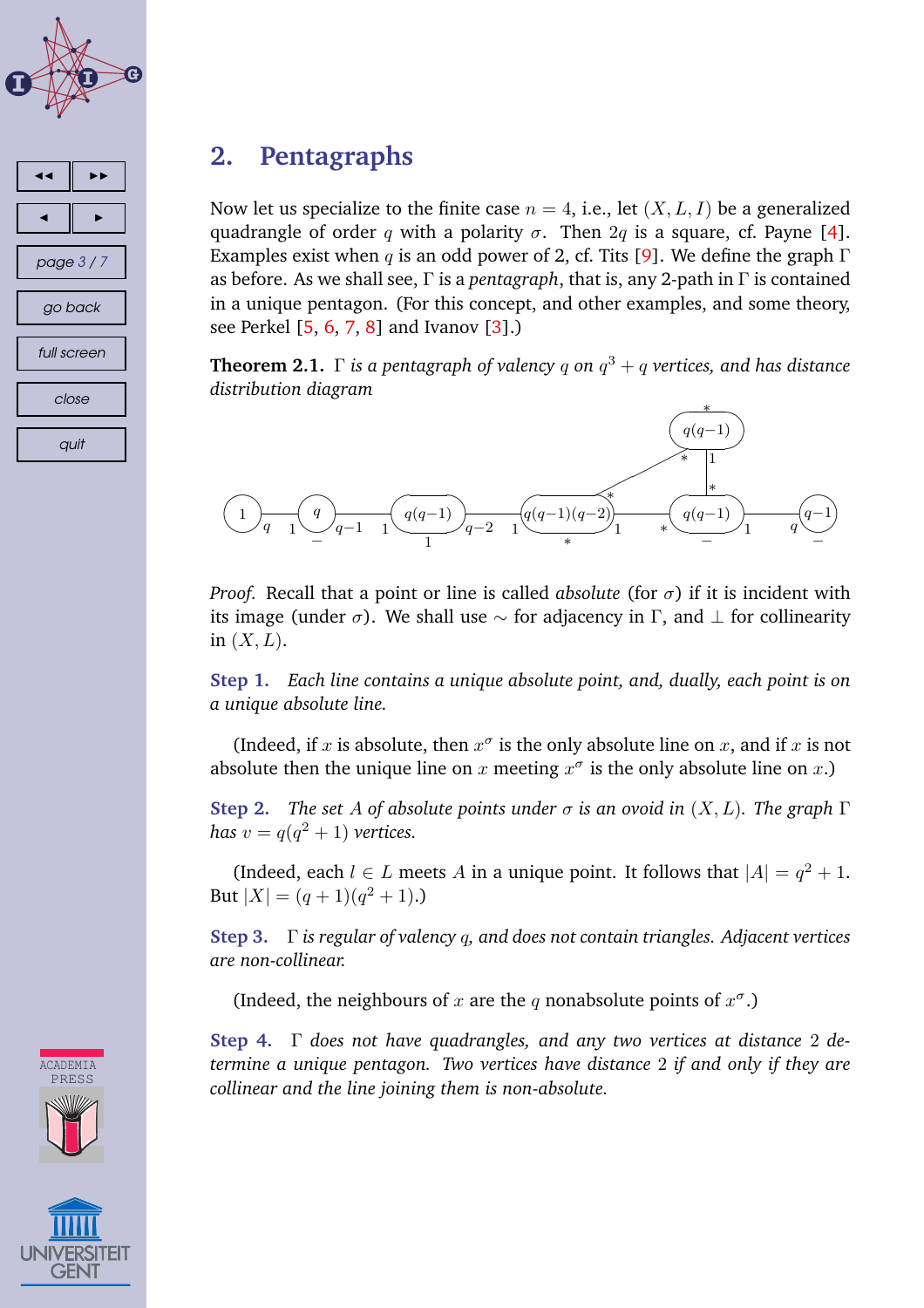



(Indeed, if  $x \sim y \sim z$ , then x and z are joined by the line  $y^{\sigma}$ . In particular, y is the only common neighbour of x and z. Let  $z \perp p \in x^{\sigma}$ . Then  $p \notin A$  because the unique absolute point on  $x^{\sigma}$  is collinear to x. Also the line  $l = zp$  is not absolute because  $z^{\sigma}$  passes through y and  $p \neq y$ . It follows that  $x \sim y \sim z \sim l^{\sigma} \sim p \sim x$ is the unique pentagon on x and  $z$ .)

Let us describe the distribution of vertices in  $\Gamma$  around a vertex x. Let m be the absolute line on x, and let  $x' = m^{\sigma} = x^{\sigma} \cap A$  be its absolute point. The vertex set of  $\Gamma$  is partitioned into the following seven parts:  $X_0 = \{x\},\,X_1 = x^\sigma \setminus A,$  $X_2 = x^{\perp} \setminus (A \cup m), X_5 = m \setminus (A \cup \{x\}), X_{4a} = \overline{\{x'\}}^{\perp} \setminus (A \cup m \cup x^{\sigma}), X_{4b} = \overline{\{y \in x\}}$  $X \setminus A \mid y \sim z \in X_1$  and  $yz$  is absolute}, and  $X_3$ , consisting of the remaining points. Our aim is to show that  $X_i$  consists of the vertices at distance i from x in Γ, where  $X_{4a}$  and  $X_{4b}$  are distinguished by the fact that points in  $X_{4a}$  have neighbours in  $X_5$ . (Note however that for  $q = 2$  we have  $X_3 = \emptyset$ , and the graph  $\Gamma$  is the disjoint union of two pentagons. If p is in the relation 4a to x, then x is in relation 4b to p, i.e., relations  $4a$  and  $4b$  are paired, while the remaining relations are self-paired.)

**Step 5.** *We have*  $|X_0| = 1$ ,  $|X_1| = q$ ,  $|X_2| = q(q - 1)$ ,  $|X_3| = q(q - 1)(q - 2)$ ,  $|X_{4a}| = |X_{4b}| = q(q-1), |X_5| = q-1.$ 

(Indeed, the claims are clear for  $X_i$  with  $i \leq 2$ . The only vertices that do not have distance 2 to some vertex of  $X_1$ , are the vertices that either are collinear to the point  $x' = x^{\sigma} \cap A$  (i.e., are in  $X_{4a} \cup X_5$ ), or are joined to a vertex on  $x^{\sigma}$  by an absolute line (i.e., are in  $X_{4b}$ ). The absolute line m on x contains q vertices,  $q-1$  other than x, and none of them is collinear to a point in  $X_0 \cup X_1 \cup X_2$ , so these vertices have distance at least 5 to  $x$ . The vertices adjacent to some vertex in  $X_5$  are the  $q(q-1)$  vertices of  $X_{4a}$ . The vertices of  $X_3$  are collinear to a unique vertex of  $x^\sigma$ , so this determines  $|X_3|$ .)

**Step 6.** *Each vertex in*  $X_3 \cup X_{4b}$  *has a unique neighbour in*  $X_{4a}$ *.* 

(Indeed, let  $p \in X_3 \cup X_{4a}$ . Then  $p^{\sigma}$  does not pass through  $x'$  (since  $p \notin m$ , i.e.,  $p \notin X_0 \cup X_5$ ), so  $x'$  is collinear with a unique point  $z \in p^{\sigma}$ . The line  $x'z$ is not absolute (since  $z \notin m$  because  $p \notin X_{4a} \cup X_1$ ) and the point z is not absolute (since the line  $x'z$  contains only one absolute point), so  $\overline{z}$  is the unique neighbour of p in  $X_1 \cup X_{4a}$ . Clearly  $z \in X_1$  iff  $p \in X_2$ .)

This proves everything claimed in the diagram.

Now let us look at the special case where  $q = 2^{2e} + 1$  and  $(X, L)$  is the  $Sp(4, q)$ generalized quadrangle. The centralizer in  $Sp(4,q)$  of the polarity  $\sigma$  is the Suzuki group  $Sz(q)$  of order  $(q^2 + 1)q^2(q - 1)$ . This group is 2-transitive on



GEN1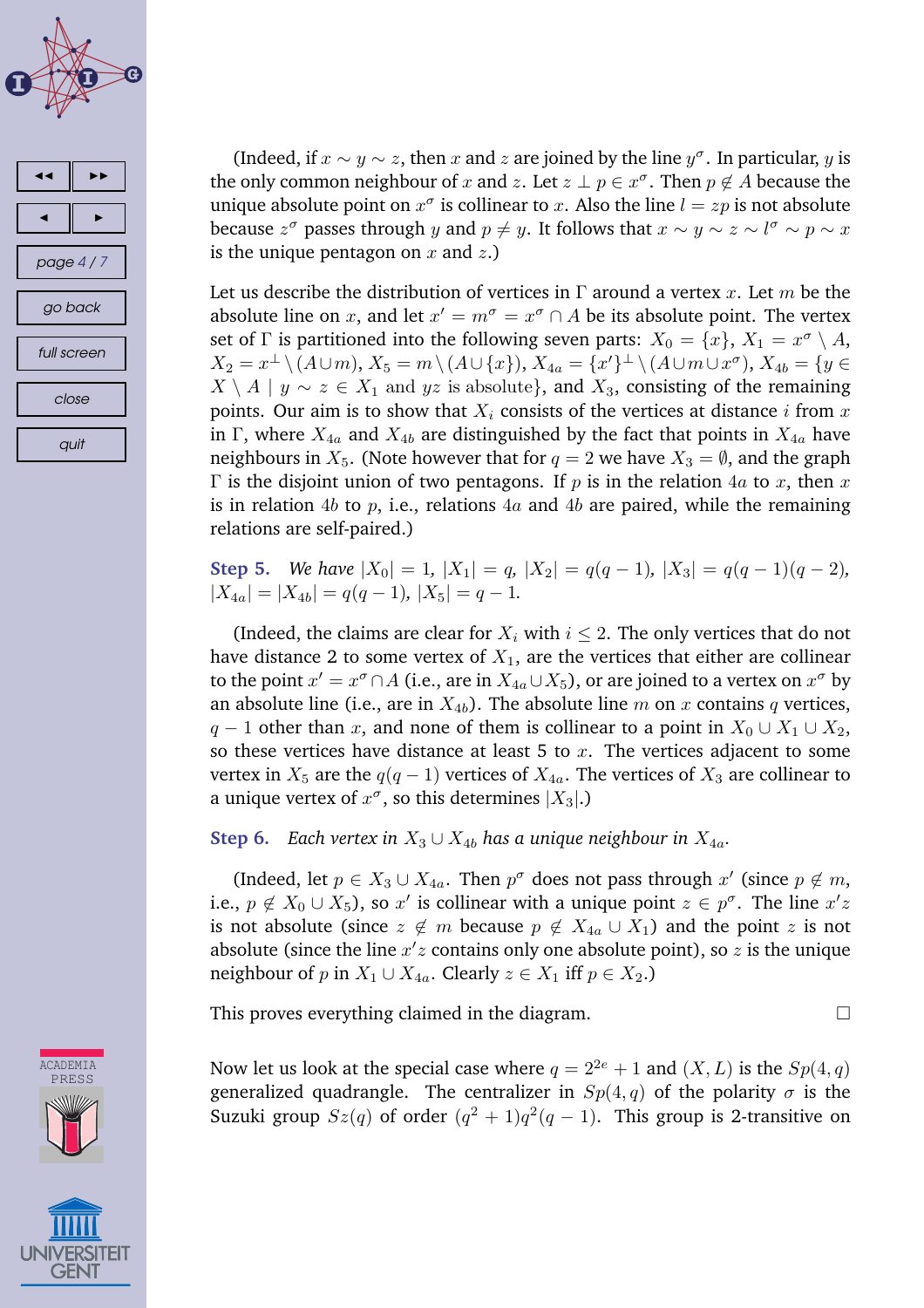



the set A of absolute points, and 2-arc transitive on the graph  $\Gamma$  (cf. Tits [\[9,](#page-6-0) Th. 6.1]). In this case we can be more precise about the stars in the diagram above.

**Theorem 2.2.** *The graph* Γ *is a* 2*-arc transitive pentagraph with distance distribution diagram*



*Proof.* If  $p$  and  $x$  are two non-collinear points, then  $\{p, x\}^{\perp}$  is a hyperbolic line that meets  $A$  in either 0 or 2 points (since  $A$  is an ovoid, and all tangents to  $A$ are totally isotropic lines). We shall talk about *exterior* and *secant* (hyperbolic) lines, respectively.

**Step 1.** *Each vertex in*  $X_{4a} \cup X_{4b}$  *has a unique neighbour in*  $X_{4b}$ *.* 

(Indeed, if  $p \in X_{4a}$  or  $p \in X_{4b}$ , then  $\{p, x\}^{\perp} \cap A$  contains the point  $x'$  (or  $p'$ , respectively), so this hyperbolic line is a secant, and there are precisely  $q-2$ points in  $\Gamma$  at distance 2 from both p and x.)

If  $p \in X_3$ , then  $\{p, x\}^{\perp} \cap A$  contains either 0 or 2 points, so that  $p$  has either 0 or 2 neighbours in  $X_{4b}$ . Let us call the set of vertices of the former (latter) kind  $X_{3a}$  ( $X_{3b}$ , respectively).

**Step 2.** X3<sup>a</sup> *is the set of vertices* p *such that the line* xp *is exterior. We have*  $|X_{3a}| = |X_{3b}| = \frac{1}{2}$  $\frac{1}{2}q(q-1)(q-2)$ .

(Indeed, the lines joining x to a point of  $X_2 \cup X_5$  are the tangents (totally isotropic lines) on x, the lines joining x to a point of  $X_1 \cup X_{3b} \cup X_4$  are the exterior lines on  $x$ , and the lines joining  $x$  to a point of  $X_{3a}$  are the secants on x. But A has  $\frac{1}{2}q^2(q^2+1)$  secants, and the same number of exterior lines. (In fact, *l* is secant iff  $l^{\perp}$  is exterior.))

The planes meet the set A either in one point: *tangent* planes, or in an oval (having  $q + 1$  points): *secant* planes.

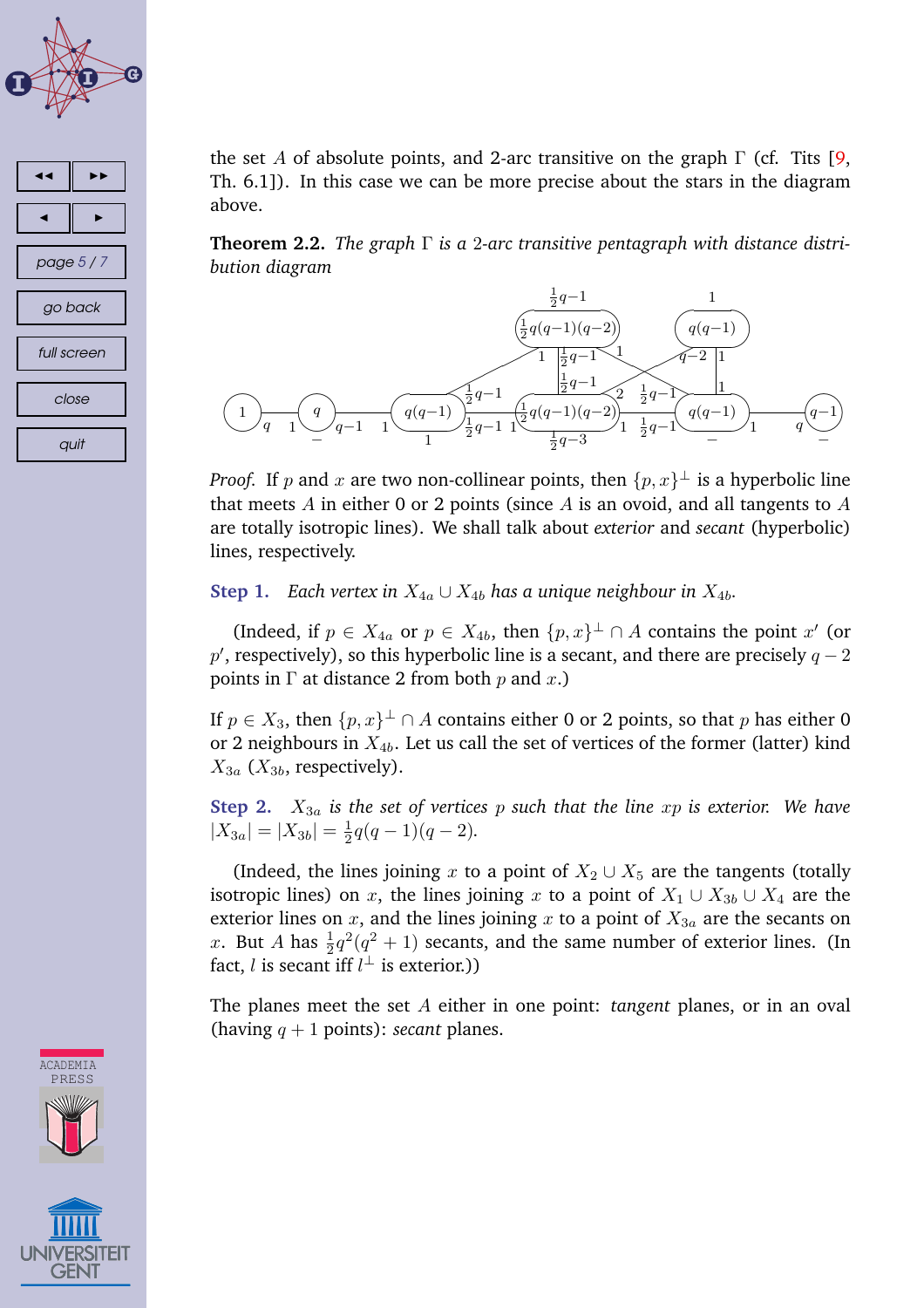<span id="page-5-0"></span>



#### **Step 3.** *If*  $p \in X_2 \cup X_3 \cup X_{4a}$  then p has  $\frac{1}{2}q - 1$  neighbours in  $X_{3a}$ .

(Indeed, if  $p \in X_2 \cup X_3 \cup X_{4a}$ , then  $x \notin p^{\sigma}$ , and the plane  $\langle x, p^{\sigma} \rangle$  is a secant plane. In this plane, the point  $x$  is on one tangent, and on  $\frac{1}{2}q$  secants. One of these secants contains  $p'$ ; the remaining  $\frac{1}{2}q-1$  contain each one neighbour of p.)

This determines the entire diagram.

**Remark 2.3.** The graph  $\Gamma$ , and the fact that it is 2-arc transitive for  $Sz(q)$ , was found independently by Fang Xin Gui, a student of Cheryl Praeger.

**Remark 2.4.** Aut  $\Gamma$  is not primitive: the spread  $\{a^{\sigma} \mid a \in A\}$  is a system of blocks of imprimitivity. However,  $\text{Aut } \Gamma$  acts 2-transitively on the set of blocks, so that we do not find a nontrivial graph structure on the quotient.

**Remark 2.5.** Of course we also get finite heptagraphs (of valency  $q = 3^{2e} + 1$ ) starting from a generalized hexagon (of type  $G_2(q)$ ) with a polarity.

#### **3. Addendum**

The above was written in April 1992. In the meantime, Xin Gui Fang & C. E. Praeger [1, 2] appeared where the above graphs are found in the classification of certain 2-arc transitive graphs (and they refer to this work). As far as we know, the relation to generalized polygons with polarity still does not appear in the literature.

#### **References**

- [1] **Xin Gui Fang** & **C. E. Praeger**, Finite two-arc transitive graphs admitting a Suzuki simple group, *Comm. Alg.* **27** (1999), 3727–3754.
- [2] \_\_\_\_\_\_, Finite two-arc transitive graphs admitting a Ree simple group, *Comm. Alg.* **27** (1999), 3755–3769.
- [3] **A. A. Ivanov**, On 2-transitive graphs of girth 5, *Europ. J. Comb.* **8** (1987), 393–420.
- [4] **S. E. Payne**, Symmetric representations of nondegenerate generalized ngons, *Proc. Amer. Math. Soc.* **19** (1968), 1321–1326.